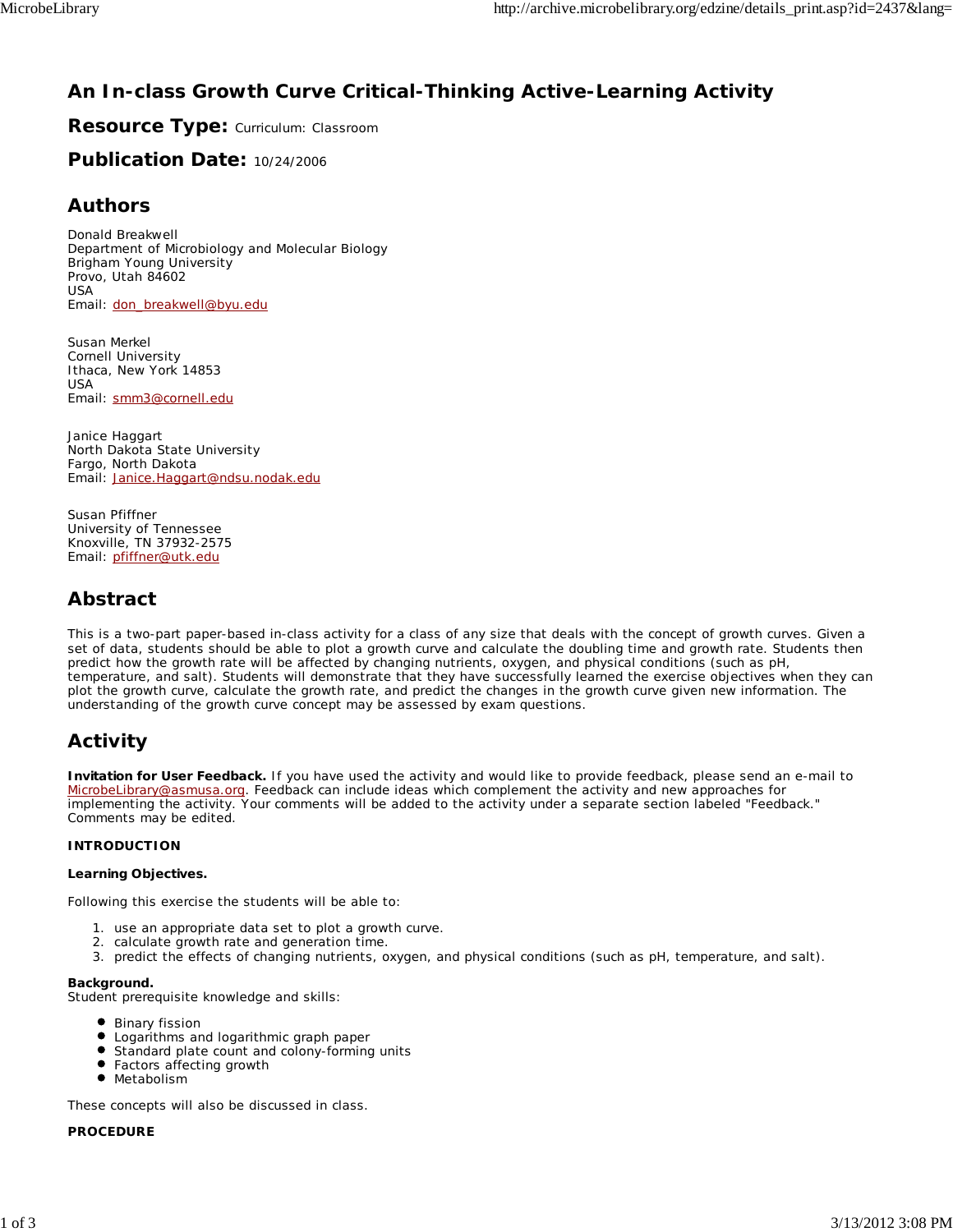#### **Materials.**

Handouts—Student and Instructor versions.

#### **Student version.**

Student Handout Part 1: Calculating Growth Rate and Doubling (Generation) Time Student Handout Part 2: Predicting the Effects of Changing Conditions on Growth Rate

#### **Instructor version.**

1. Briefly discuss how *Escherichia coli* has been used as a model organism. *E. coli* is undoubtedly the most widely studied of the bacteria. Many of the classical experiments in microbiology were conducted using this organism because it grows quickly, has few nutritional requirements, and is metabolically versatile. Studying how microorganisms grow under varying conditions can provide information not only on how to control their growth, but about the physiological or molecular processes that occur as the environmental conditions change.

Bacterial growth is affected by many different factors, including nutrients, temperature, pH, and salt. In this experiment, you will be looking at the effects of a given environmental parameter on the growth of *E. coli.*

One method used to demonstrate bacterial growth is the growth curve. This involves measuring the increase in the number of cells over time. The number of cells can be measured using either serial dilution and plate counts or by measuring the absorbance (or optical density) of a broth culture.\* In the first method, the number of cells would be reported as colonyforming units per milliliter of culture (CFU/ml). Optical density is unit-less. In either case, when measured over time, the data points can then be plotted on semilog paper. When plotted on semilog paper, you can easily calculate the doubling time and growth rate. In this exercise the number of CFU/ml are provided.

\*It should be acknowledged that plate counts reflect the number of viable cells in the culture. When using optical density the total number of cells, whether viable or not, are measured.

2. Use as an in-class activity or as homework.

#### **Part 1. Student Handout Part 1**

This activity allows students to practice how doubling time and specific growth rate is calculated using an exponentially growing culture of *E. coli.* After a brief discussion about the use of semilog paper to plot exponentially increasing numbers as a linear function, have students work individually or in small groups to complete Student Handout Part 1. On this handout, students use data representing the change in the number of viable cells in a logarithmic phase *E. coli* culture over time, they plot the data on the semilog paper provided, draw a straight line connecting the data (it is linear), and use the graph and instructions provided to calculate the doubling time and specific growth rate. Instructions are also provided for calculating the doubling time using mathematics. Either or both methods can be used.

#### **Part 2. Student Handout Part 2**

Student handout 2 asks students to use the growth curve they drew and predict how it will change if the growth conditions change. Instructors can use all or some of these options.

On semilog paper, an exponentially-growing population of bacteria is shown by a straight line. Optimal growth rate is represented by the line with the steepest slope. When conditions change (increasing salinity, increase or decrease of temperature) to less than optimal, the slope of the line decreases.

**Safety Issues.** Not applicable.

#### **ASSESSMENT and OUTCOMES**

#### **Suggestions for Assessment.**

Students will demonstrate that they have successfully learned the exercise objectives when they can plot a growth curve, calculate the growth rate, and predict the changes in the growth rate given new data sets.

Assessment would include giving similar questions on a later quiz or exam. If used as a homework assignment, then points for the exercise may be given.

#### **Field Testing.**

This activity has been tested in medium (30 to 50 students) and large (>100 students) classes. Primarily, nonmajors or allied health majors were in these classes. The feedback has been positive. On tests where this material was the principle topic being assessed, students scored an average of 77% (n > 100 students). During the lecture when this exercise was used, student comments included:

 "I thought that it was fun to do the sample problems, the logarithms, and to talk about the Great Salt Lake. It was good that you asked open-ended questions and had us apply the different bacterial conditions (such as temperature, pressure, pH, etc.) when asked if we were to design a model that would enable the bacteria to have exponential growth."

"To make today's class/lecture better I would suggest to eliminate the repeat discussion on growth rate/doubling rate. The handout was sufficient for practice."

 "I really liked the group work we did today. It helped us talk it out and understand the math procedures behind finding doubling time and the number of cells present in the bacteria."

#### **SUPPLEMENTARY MATERIALS**

#### **References.**

**Ingraham, J.** 1987. Effect of temperature, pH, water activity, and pressure on growth. *In* F.C. Neidhardt (ed.), *Escherichia coli* and *Salmonella typhimurium*: cellular and molecular biology, vol. 2. ASM Press, Washington, D.C.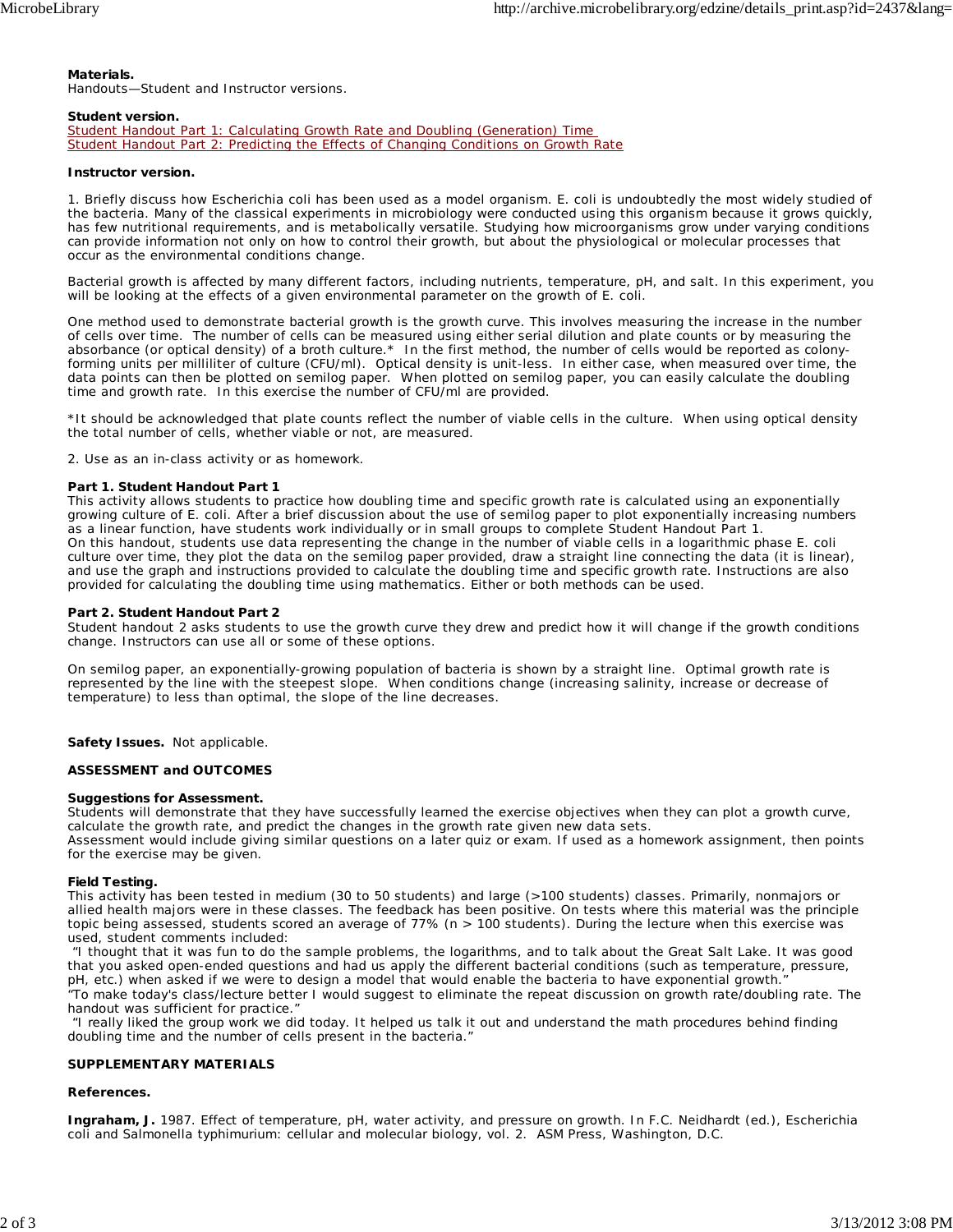**Appendices and Answer Keys.** Answer Key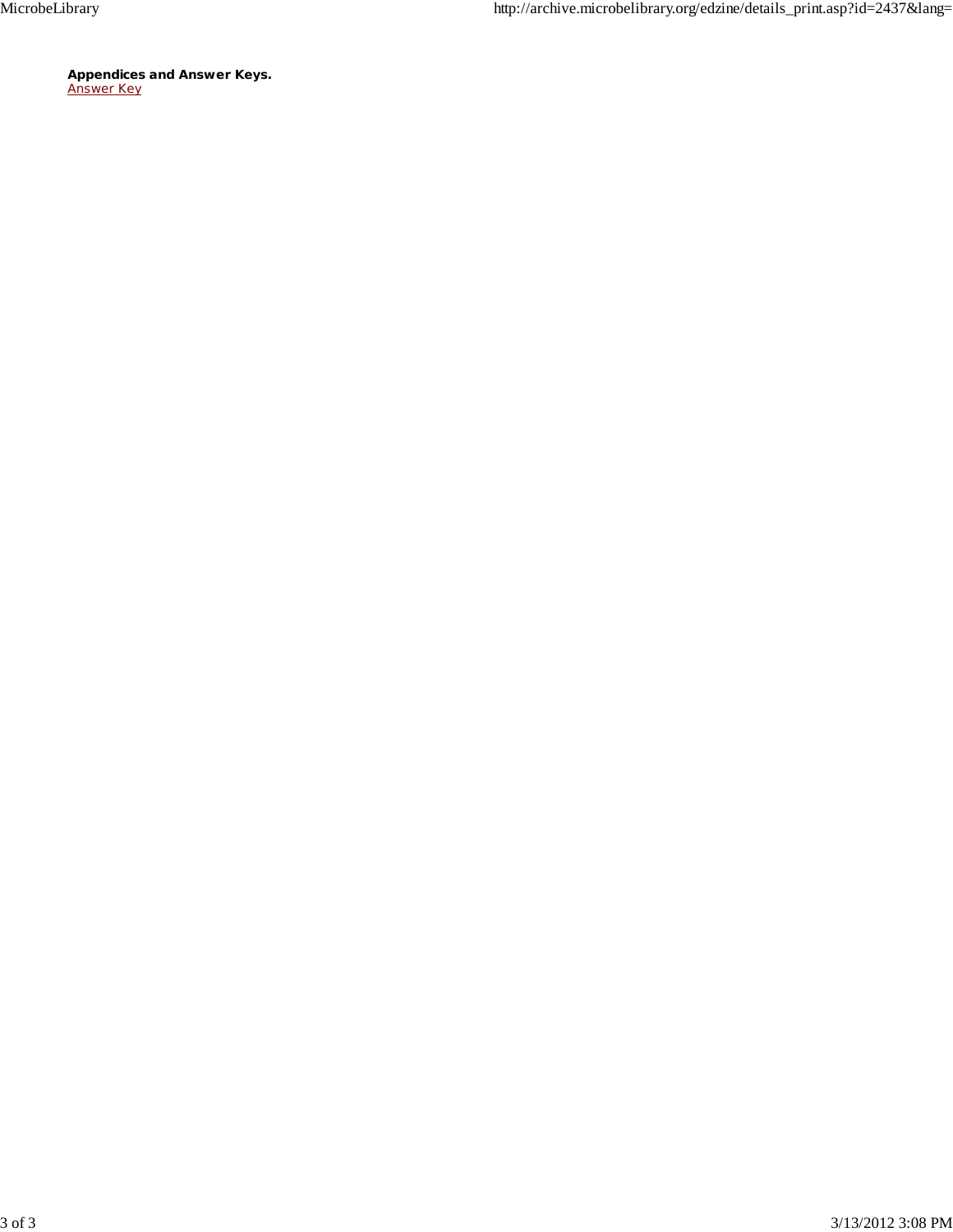# PART 1: Calculating Growth Rate and Doubling (Generation) Time Using Semilog Graph Paper

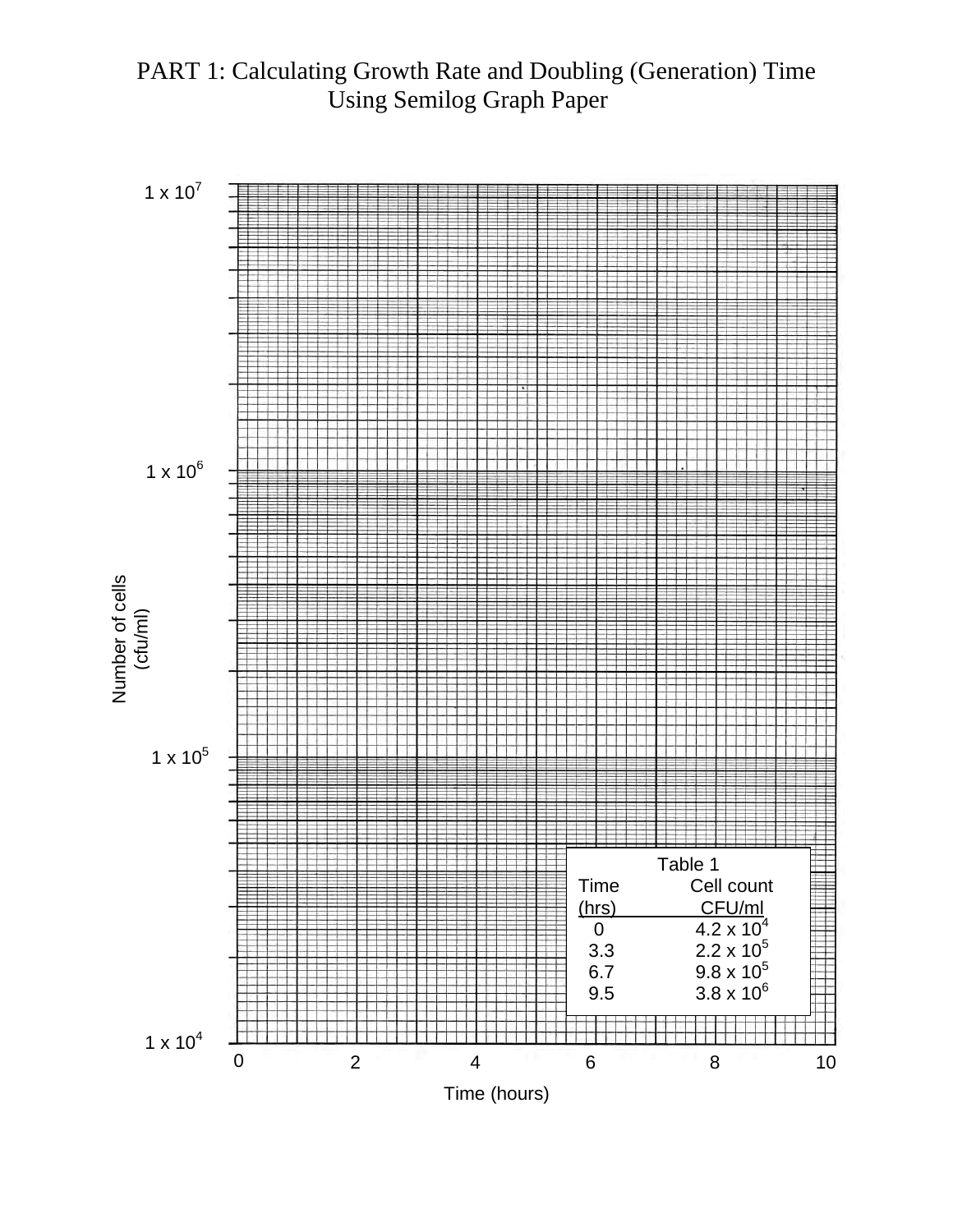# **PART 1: Calculating Growth Rate and Doubling (Generation) Time Using Semilog Graph Paper**

Bacterial growth is affected by many different factors, including nutrients, temperature, pH, and salt. In this experiment, you will be looking at the effects of a given environmental parameter on the growth of *Escherichia coli*.

One method used to demonstrate bacterial growth is the growth curve. This involves measuring the increase in the number of cells over time. The number of cells can be measured using either serial dilution and plate counts or by measuring the absorbance (or optical density) of a broth culture.\* In the first method, the number of cells would be reported as colony-forming units per milliliter of culture (CFU/ml). Optical density is unit-less. In either case, when measured over time, the data points can then be plotted on semilog paper. When plotted on semilog paper, you can easily calculate the doubling time and growth rate. In this exercise the number of CFU/ml are provided and you can easily calculate the doubling time and growth rate.

\*It should be acknowledged that plate counts reflect the number of viable cells in the culture. When using optical density the total number of cells, whether viable or not, are measured.

### **DETERMINING THE GENERATION TIME**

- 1. Plot the data from Table 1 using the graph paper provided.
- 2. Draw a straight line to fit the data.
- 3. Choose a value representing the number of cells in the culture (e.g.,  $8 \times 10^4$  CFU/ml).
- 4. Determine the time at which this number of cells was attained.

How much time is represented by each division?

- 5. Double the value in step 3 and determine the time at which that number of cells was reached. (i.e.,  $1.6 \times 10^5$  CFU/ml for our example).
- 6. The difference between these times is the doubling time or the generation time. In other words, it is the amount of time required for the population of cells to double in number. Record the doubling time in the space below.

### **DETERMINING THE GROWTH RATE**

The growth rate is defined as the number of doublings per unit time (most often this is generations per hour). Hence, if the generation time is the time taken to double the number of cells, the growth rate is the reciprocal of the doubling time. For example, if the doubling time were 90 minutes or 1.5 hours/generation, the growth rate would be ~0.67 gen/h.

### **USING MATH TO CALCULATE GROWTH RATE AND DOUBLING TIME**

First calculate the number of doublings that have occurred during the time period of the experiment:

# doublings =  $\log_{10}[3.8 \times 10^6]$ -  $\log_{10}[4.2 \times 10^4]$ (Notice that  $log_{10}2$  is 0.301.)  $log_{10}2$ 

Then divide the number of doublings by the time taken to grow that number of cells (i.e., 9.5) hours). This is the growth rate (generations/hour). The doubling time is then the reciprocal of the growth rate. That is, doubling time  $= 1/\text{growth rate}$ .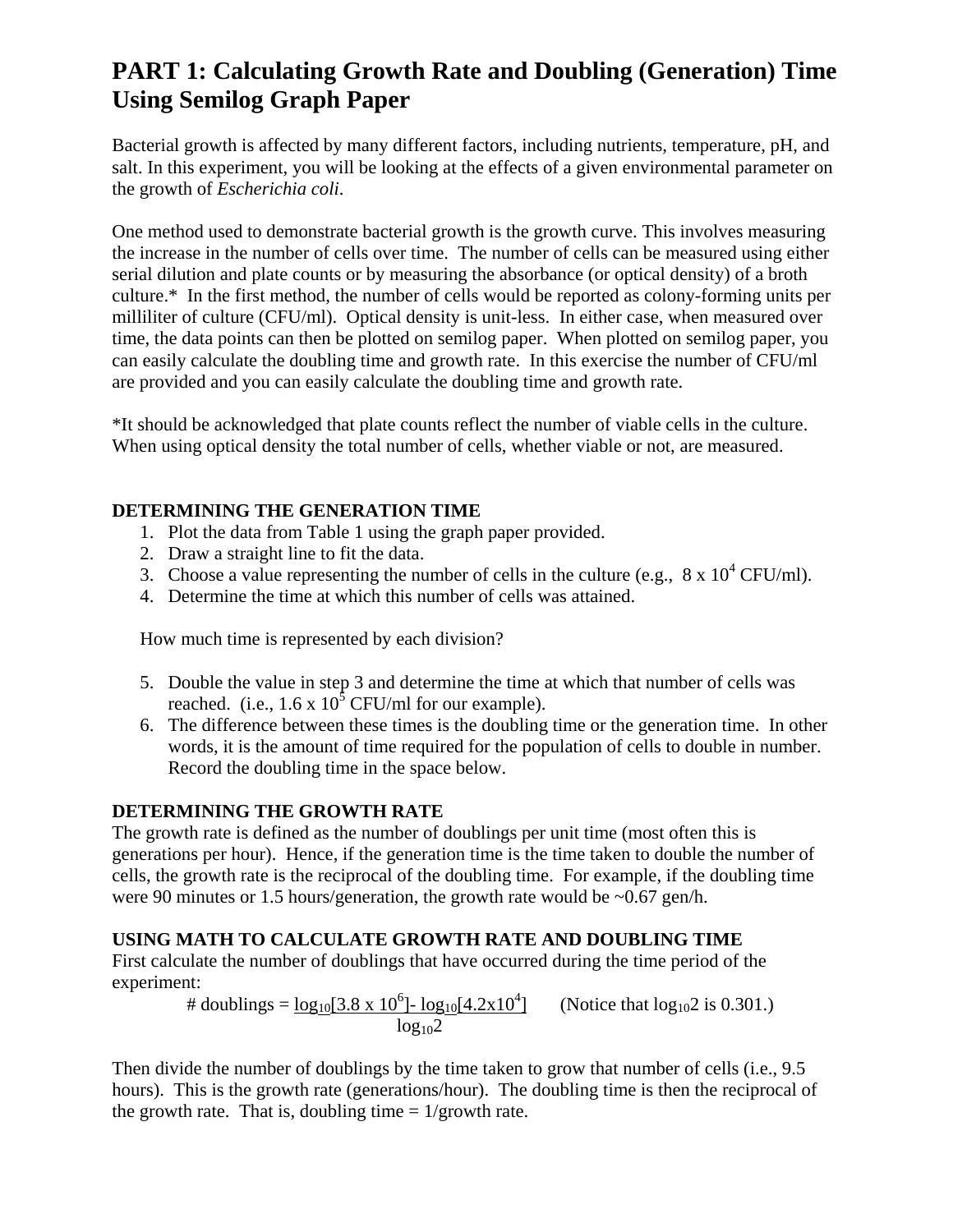The following example of another experiment might help you check your math. Suppose  $3 \times 10^4$ bacteria were inoculated into a culture and incubated for 24 hours. After incubation, the number of cells was determined to be 6 x  $10^7$  cells. Calculate the growth rate and the doubling time.

$$
\text{\# doublings} = \frac{\log_{10}[6 \times 10^7] - \log_{10}[3 \times 10^4]}{\log_{10} 2} = \frac{7.778 - 4.477}{0.301} = \frac{3.301}{0.301} = 10.967 \text{ doublings}
$$

growth rate = # doublings/time = 10.967 doublings/24 hours =  $0.457$  doublings/hour  $= 0.457$  generations/ hour

doubling time =  $1/\text{growth rate} = 1/0.457 = 2.19$  hours/generation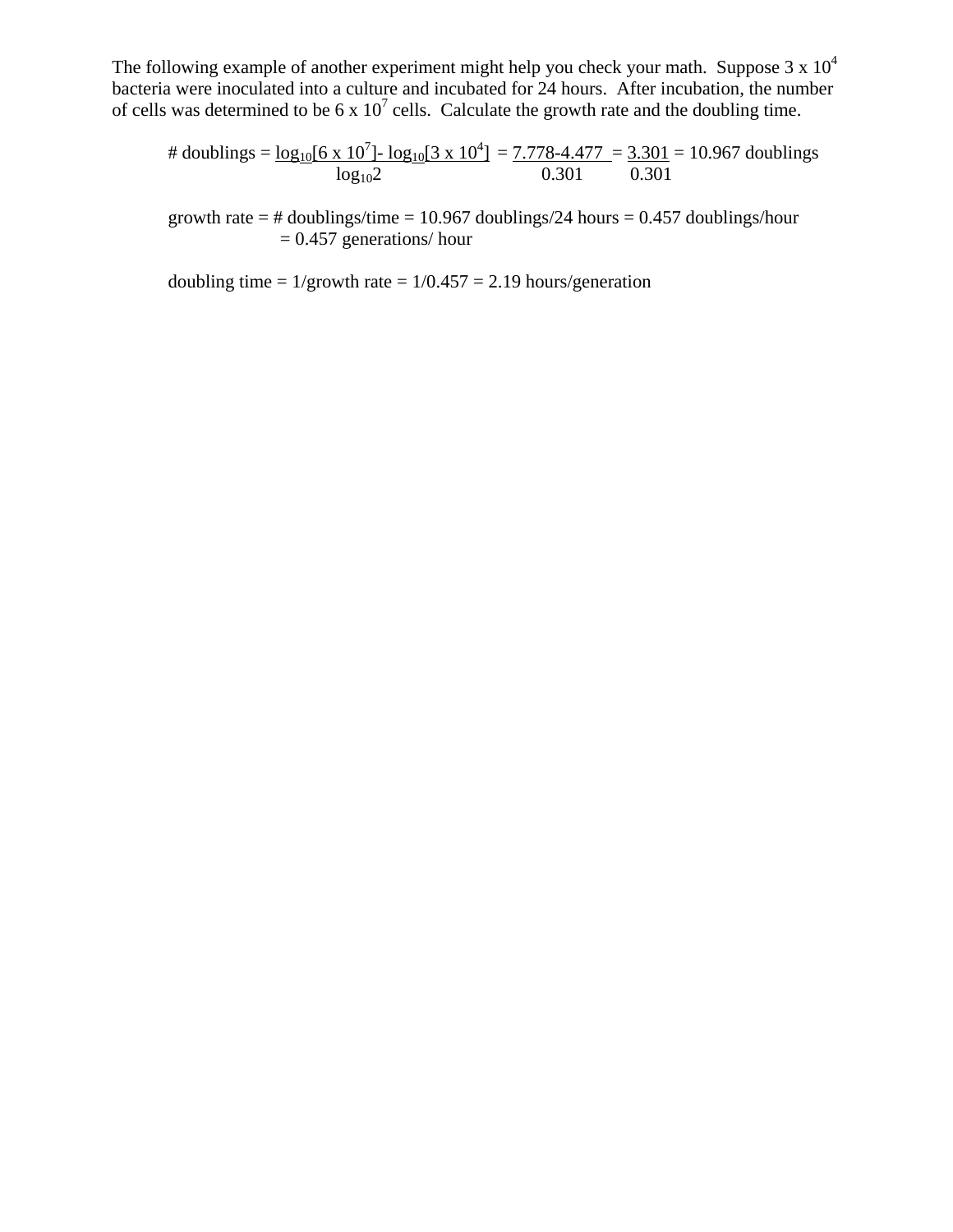# **Part 2: Predicting the Effect of Changing Conditions on Growth Rate**

- 1) Assume that the original growth curve was conducted in broth that had an optimal pH for this organism, pH7. **Predict what the growth curve would look like if you grew cells at pH 6.3. Explain your thinking.**
- 2) Assume that the original growth curve was done at a less than optimal salt concentration, 2%. **Predict what the growth curve would look like at a more optimal salt concentration of 0.5%. Explain your thinking.**
- 3) Assume that the original growth curve was done using a well-aerated medium. **Predict what the growth curve would look like if the culture was grown under anoxic conditions. Explain your thinking.**
- 4) Assume that the original growth curve was done using a rich, high nutrient medium like Luria-Bertani broth. **Predict what the growth curve would look if the culture was grown in a defined, minimal salts medium (with glucose). Explain your thinking.**
- 5) Growth rates provide useful information because they can tell us something about optimum growth conditions. For example, if you were to plot a series of growth curves at various temperatures and calculate the growth rates, you could generate a graph similar to the one at the right.

Going back to your original growth curve, was it obtained at the optimal temperature for this organism? If yes, explain how you knew. If not, can you tell at what temperature the growth curve was done?

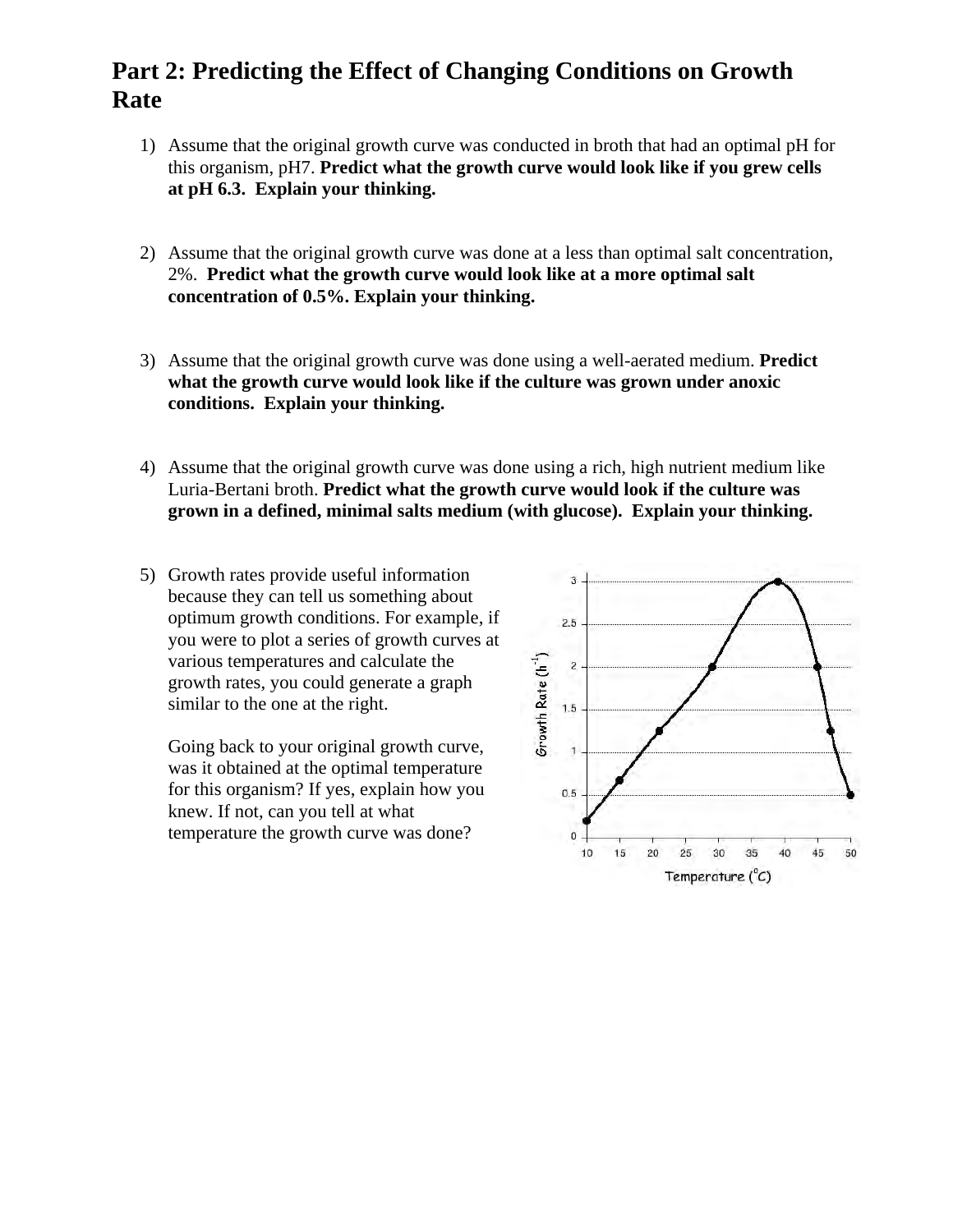**Part 1: Calculating Growth Rate and Doubling (Generation) Time Using Semilog Graph Paper**



Time (hours)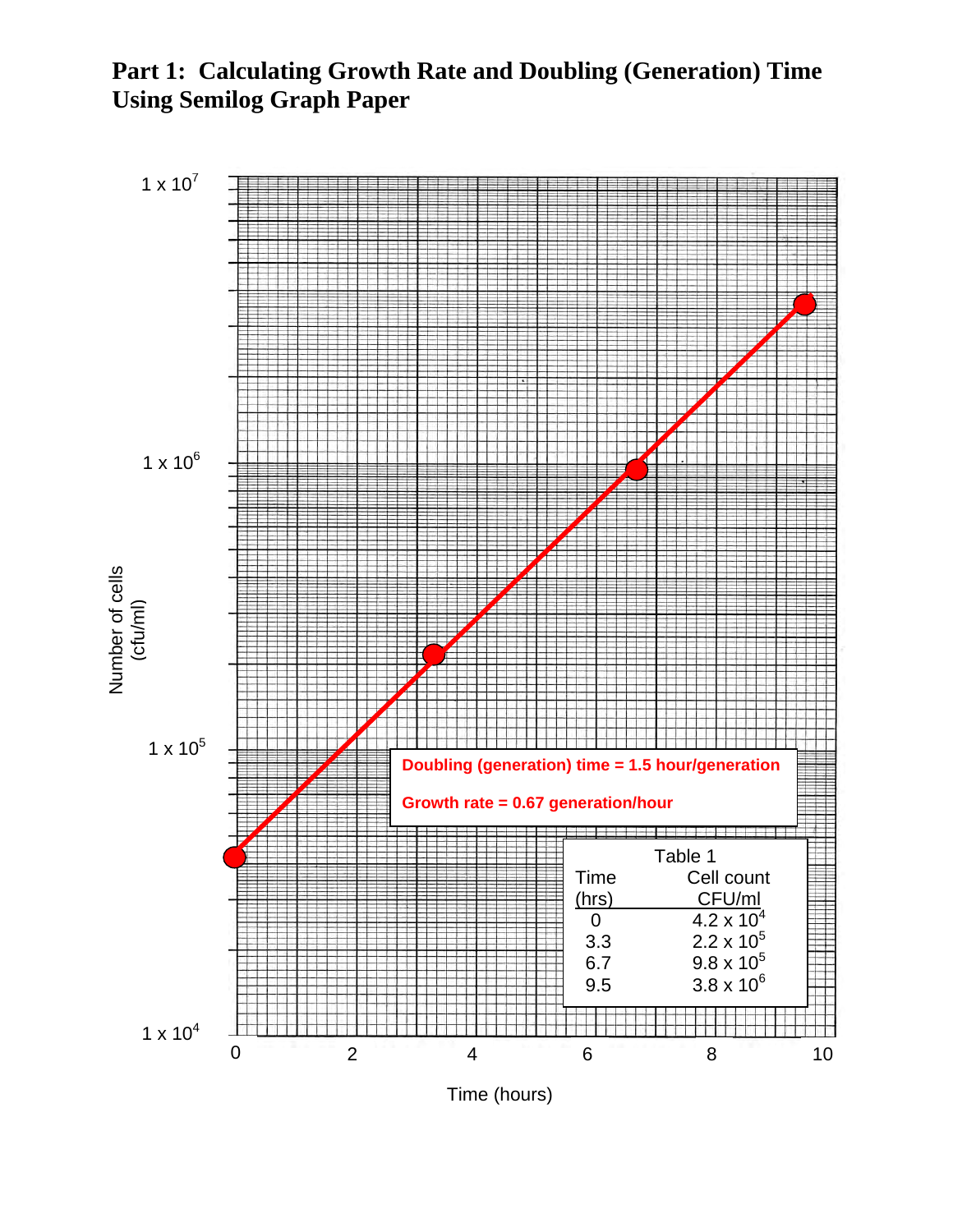# **Part 1: Calculating Growth Rate and Doubling (Generation) Time Using Semilog Graph Paper**

Bacterial growth is affected by many different factors, including nutrients, temperature, pH, and salt. In this experiment, you will be looking at the effects of a given environmental parameter on the growth of *Escherichia coli*.

One method used to measure bacterial growth is the growth curve. This involves measuring the absorbance (or optical density) of a broth culture over time, then plotting it on semilog paper. From this, you can easily calculate the doubling time and growth rate.

### **DETERMINING THE GENERATION TIME**

- 1. Plot the data from Table 1 using the graph paper provided.
- 2. Draw a straight line to fit the data.
- 3. Choose a value representing the number of cells in the culture (e.g.  $8 \times 10^4$  CFU/ml)
- 4. Determine the time at which this number of cells was attained.
- 5. Double the value in step 3 and determine the time at which that number of cells was reached. (i.e.,  $1.6 \times 10^5$  CFU/ml for our example.)
- 6. The difference between these times is the doubling time or the generation time. In other words, it is the amount of time required for the population of cells to double in number. Record the doubling time in the space below.

### **DETERMINING THE GROWTH RATE**

The growth rate is defined as the number of doublings per unit time (most often this is generations per hour). Hence, if the generation time is the time taken to double the number of cells, the growth rate is the reciprocal of the doubling time. For example, if the doubling time were 85 minutes or 1.42 hours/generation, the growth rate would be  $\sim 0.71$  generations/hour.

### **USING MATH TO CALCULATE GROWTH RATE AND DOUBLING TIME**

First calculate the number of doublings that have occurred during the time period of the experiment:

# doublings =  $\underline{\log_{10}}[3.5 \times 10^6]$ -  $\underline{\log_{10}}[4.2 \times 10^4]$  $log_{10}2$ 

Then divide the number of doublings by the time taken to grow that number of cells (i.e., 9.5 hours). This is the growth rate (generations/hour).